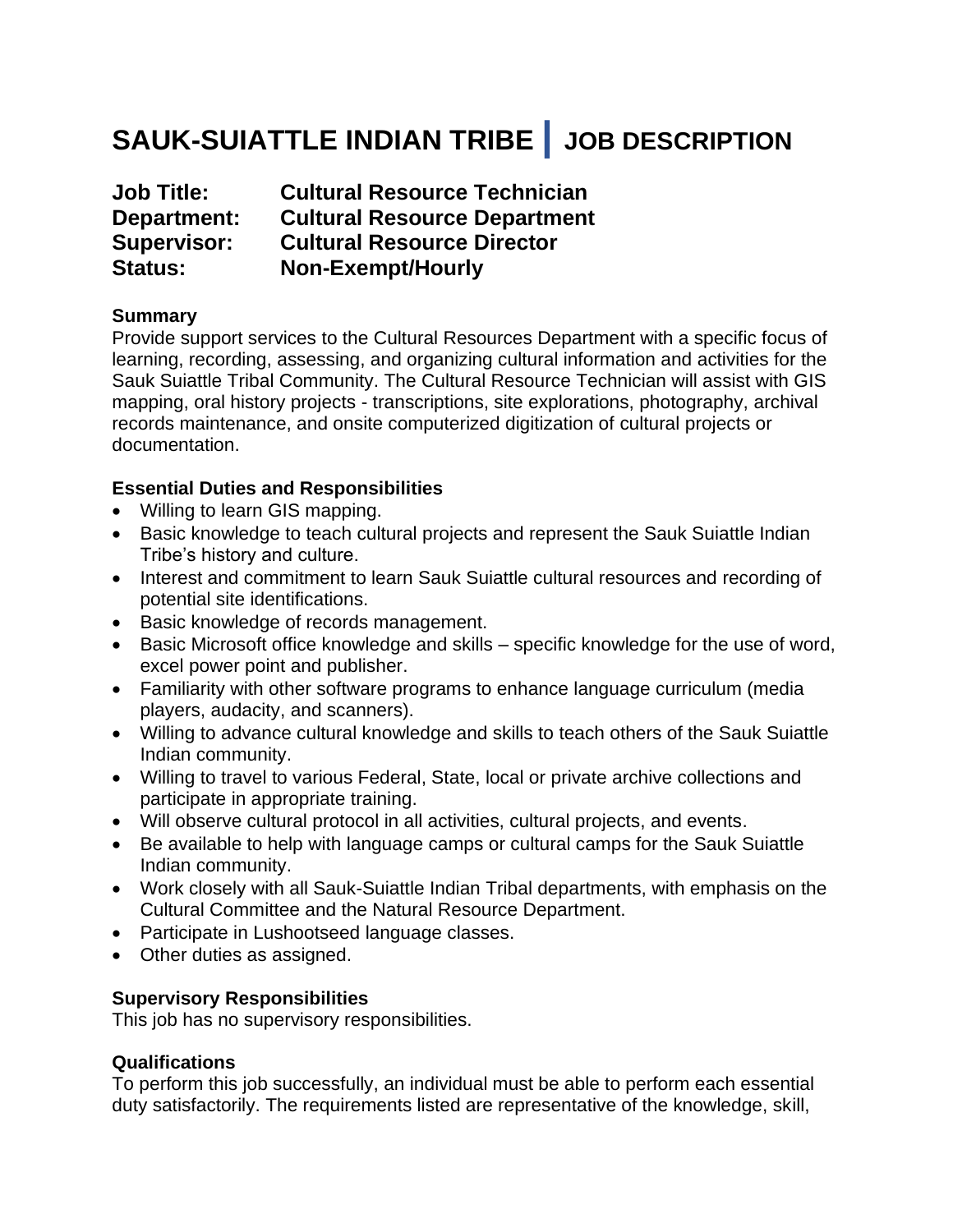and/or ability required. Reasonable accommodations may be made to enable individuals with disabilities to perform the essential functions.

## **Education and/or Experience**

- High School diploma or GED.
- Must have administrative clerical support experience.
- Must have strong organizational skills.
- Must have basic understanding and knowledge of legal and archival documents.
- Must have understanding of filing of records for maintenance or storage.
- Must be willing to obtain training specific to archival records retention and maintenance.
- Must have operational knowledge of audio, video, and any other equipment necessary to perform and complete the objectives of the department.
- Must be willing to advance their cultural knowledge to access potential cultural sites and resources.
- Willing to learn the Lushootseed Language

## **Mathematical Skills**

Ability to add, subtract, multiply, and divide in all units of measure, using whole numbers, common fractions, and decimals.

## **Computer Skills**

To perform this job successfully, an individual should have knowledge of Word Processing and Spreadsheet Software. Must be willing to learn how to use computer software for recordings, like audacity and other digitized systems; computerized scanning and records storage; field transcription of oral history recordings and photography or slides. Must be willing to learn and develop skills for the use of audio and recording equipment.

# **Certificates, Licenses, Registrations**

Current Washington State driver's license required. First Aid, CPR and Blood Borne pathogens training required.

# **Physical Demands/Work Environment**

The physical demands and work environment described here are representative of those that must be met by an employee to successfully perform the essential functions of this job. Reasonable accommodations may be made to enable individuals with disabilities to perform the essential functions.

While performing the duties of this job, the employee may be required to sit; stand; walk; use hands to finger, handle or feel; reach with hands and arms; climb or balance; stoop, kneel, crouch; talk or hear. The employee may occasionally lift and/or move up to 50 pounds. Specific vision abilities required by this job include close vision, peripheral vision and ability to adjust focus.